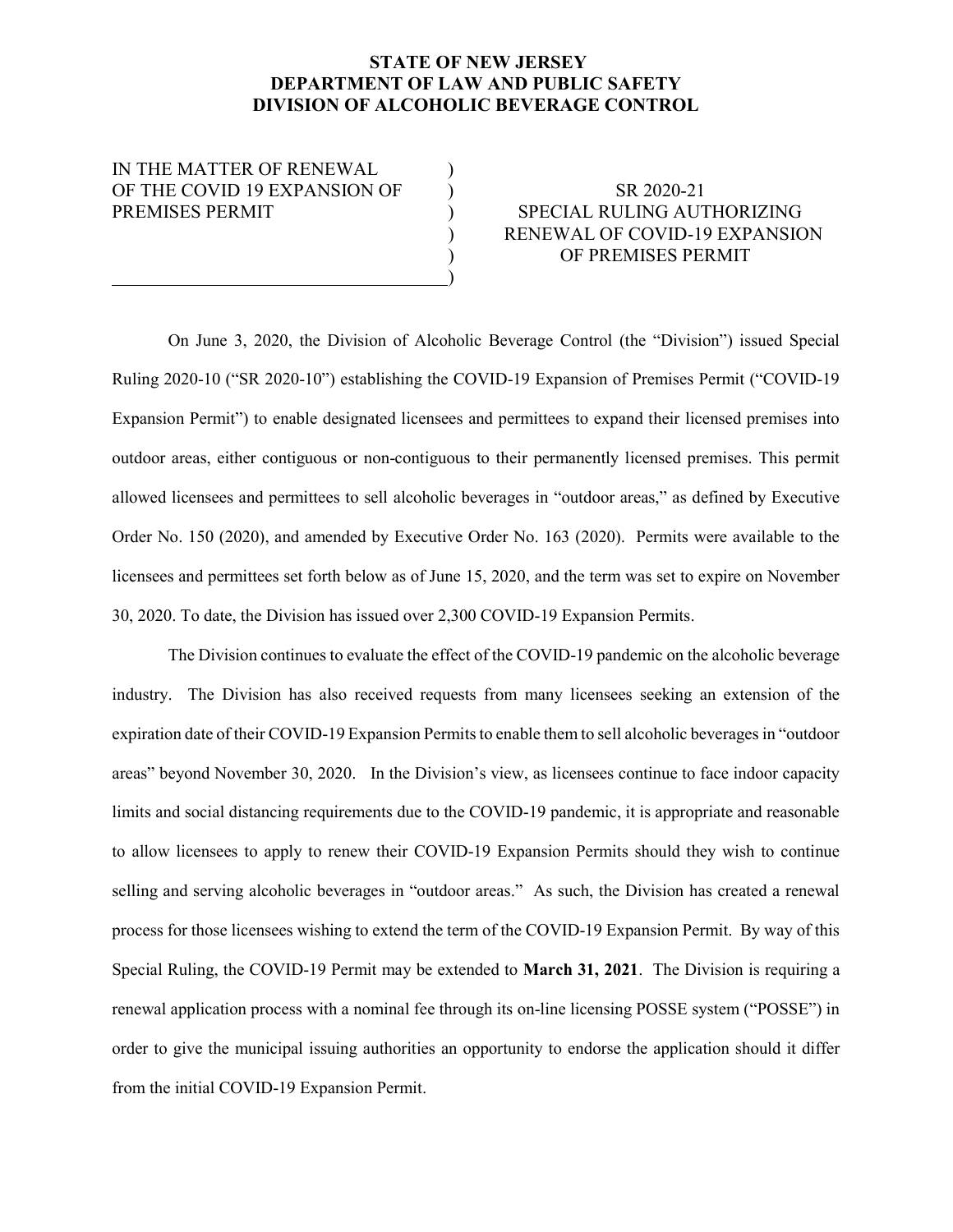Licensees must comply with all current COVID-19 safety measures as established by the Governor's Executive Orders and/or the New Jersey Department of Health ("NJDOH") directives, guidance and protocols regarding indoor and outdoor dining. Further, all seating areas subject to this permit must conform to all applicable State statutes and regulations and local zoning, building and fire codes.

If a licensee intends to modify the location of the permitted premises to an indoor area that is contiguous or non-contiguous to its licensed premises, it may complete the renewal process established herein and note in the application the proposed change in location. If the COVID-19 Expansion Permit is to apply to an indoor area, the licensee must have authorization from the property owner to use this space, the municipal issuing authority must approve the new location, and licensees must comply with all indoor capacity limits and other safety requirements established by Executive Orders and/or NJDOH.

## I. Applicability.

The following licensees or permittees with COVID-19 Expansion Permits may apply for renewal:

- 1. Plenary Retail Consumption licensees ("33");
- 2. Plenary Retail Consumption licensees with the "broad package privilege" ("32") operating primarily as a bar/restaurant;
- 3. Seasonal Retail Consumption licensees ("34") which have one-day permits issued by the Director pursuant to N.J.S.A. 33:1-12(2)2;
- 4. Plenary Retail Consumption licensees operating under the Hotel/Motel exception ("36");
- 5. State Concessionaire permittees ("14");
- 6. Golf Facility permittees ("40");
- 7. Club licensees ("31");
- 8. Limited Brewery licensees ("11");
- 9. Restricted Brewery licensees ("08");
- 10. Plenary Winery licensees ("21");
- 11. Farm Winery licensees ("22");
- 12. Cidery and Meadery licensees ("02"); and
- 13. Craft Distillery licensees ("07").

## II. Application Process and Review.

The application to extend the term for the COVID-19 Expansion Permit will be available exclusively

through POSSE and will require the licensee/permittee to provide, at minimum, the following information:

- 1. Name, phone number, and e-mail address of the individual responsible for permit application;
- 2. Information pertaining to any proposed changes to the location or operating hours of the expanded premises, including any changes to the entity's security plan to address pass-offs, underage drinking, and over-consumption. A sketch or photograph of any new location and revised method of operation must be provided, if applicable;